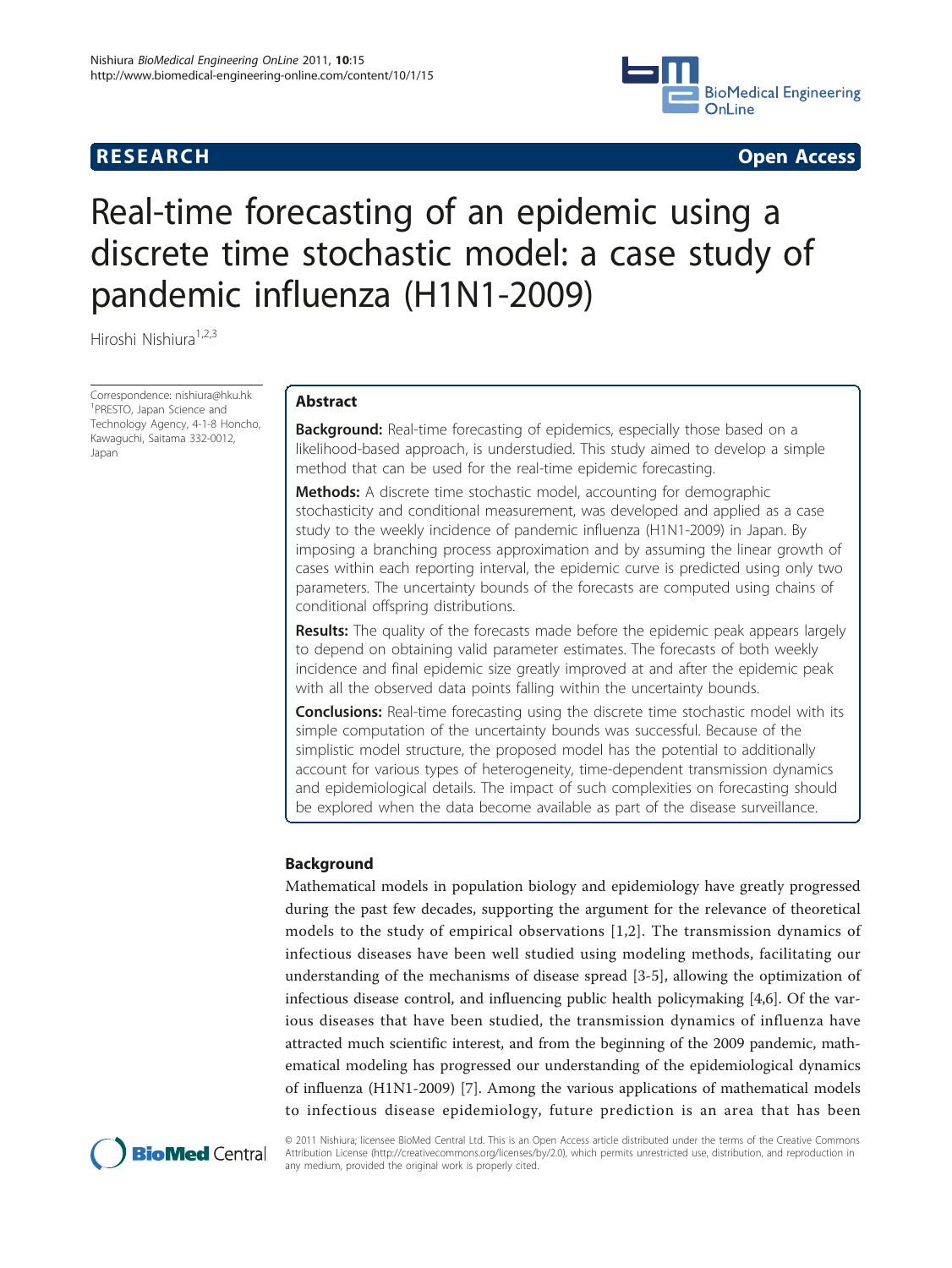understudied and methods for real-time and long-term prediction in large populations have yet to be sought [[8-10\]](#page-14-0). A vast amount of past quantitative modeling effort has been devoted to the inverse problem methodology which focuses on statistical estimations of model parameters and in which the process of model building imposes strong assumptions about the underlying transmission dynamics [[11](#page-14-0),[12](#page-14-0)].

Prediction has two components: forecasting and projection [[13](#page-14-0)]. A forecast is a quantitative attempt to predict what will happen in the future, while a projection is an attempt to describe what would happen under certain assumptions and hypotheses. Given the many studies that have examined 'what if' scenarios of an influenza pandemic using a number of plausible parameter settings [[14,15](#page-14-0)], in a sense, one could regard the projection of influenza as having been widely studied. However, except for the monitoring and detection of outbreaks based on time series surveillance data [\[16](#page-14-0)], quantitative methods for forecasting have yet to be fully established. Although the realtime estimation of model parameters has been proposed with, for example, the aim of assessing the effectiveness of certain control measures in real-time [[17\]](#page-14-0), as mentioned above, such studies tended to focus on parameter estimation and quantitative forecasting has been understudied. During the course of an epidemic, it may be important to forecast the future course of the epidemic in real-time.

To date, three different approaches have been proposed for the real-time forecasting of influenza. The first employs a parsimonious, but flexible, power-law logistic equation to directly fit the parametric model (the analytical solution) to epidemic curves [[18,19](#page-14-0)]. Despite the omission of the so-called "dependent happening", defined as an epidemiological phenomenon in which the risk of infection in one individual depends on the risk in other individuals in the same population unit, and the use of a simplistic minimization of the sum of squared errors, an SIR (susceptible-infectedrecovered) epidemic model is known to be approximated by a family of logistic equations [[20,21\]](#page-14-0), and the flexible power-law logistic equation has been shown to yield reasonable fits to empirical data of H1N1-2009 [[19\]](#page-14-0). A second approach employs a deterministic compartmental model to describe epidemic curves of pandemics that occurred during the 20th century [[22](#page-14-0)]. This model has been shown to yield very good fits to the data, although the fitting procedure using the deterministic model requires the estimation of a total of nine parameters and computing the uncertainty bounds of forecasts is complex. One can, of course, reduce the complexity by reducing the number of unknown parameters before implementing the forecasting. The third, a hybrid stochastic epidemic model that employs a Bayesian method, was applied to H1N1-2009 in Singapore [[23](#page-14-0)]. Although the Bayesian method yields reasonable uncertainty bounds of forecasts through the posterior distribution, a likelihood-based approach to improve our analytical understanding has yet to be considered. Accordingly, a simple likelihood-based model for forecasting that permits us to compute the prediction interval (the interval in which future observations will fall with a certain probability), is called for.

The aims of the present study are; (i) to develop a simple and practical approach to the real-time forecasting of an epidemic, and (ii) to apply the proposed method to a case study of pandemic influenza (H1N1-2009) in Japan. Here the empirical data for H1N1-2009 in Japan and technical problems of forecasting epidemics are described and a discrete time stochastic model that is analogous to an SIR epidemic model is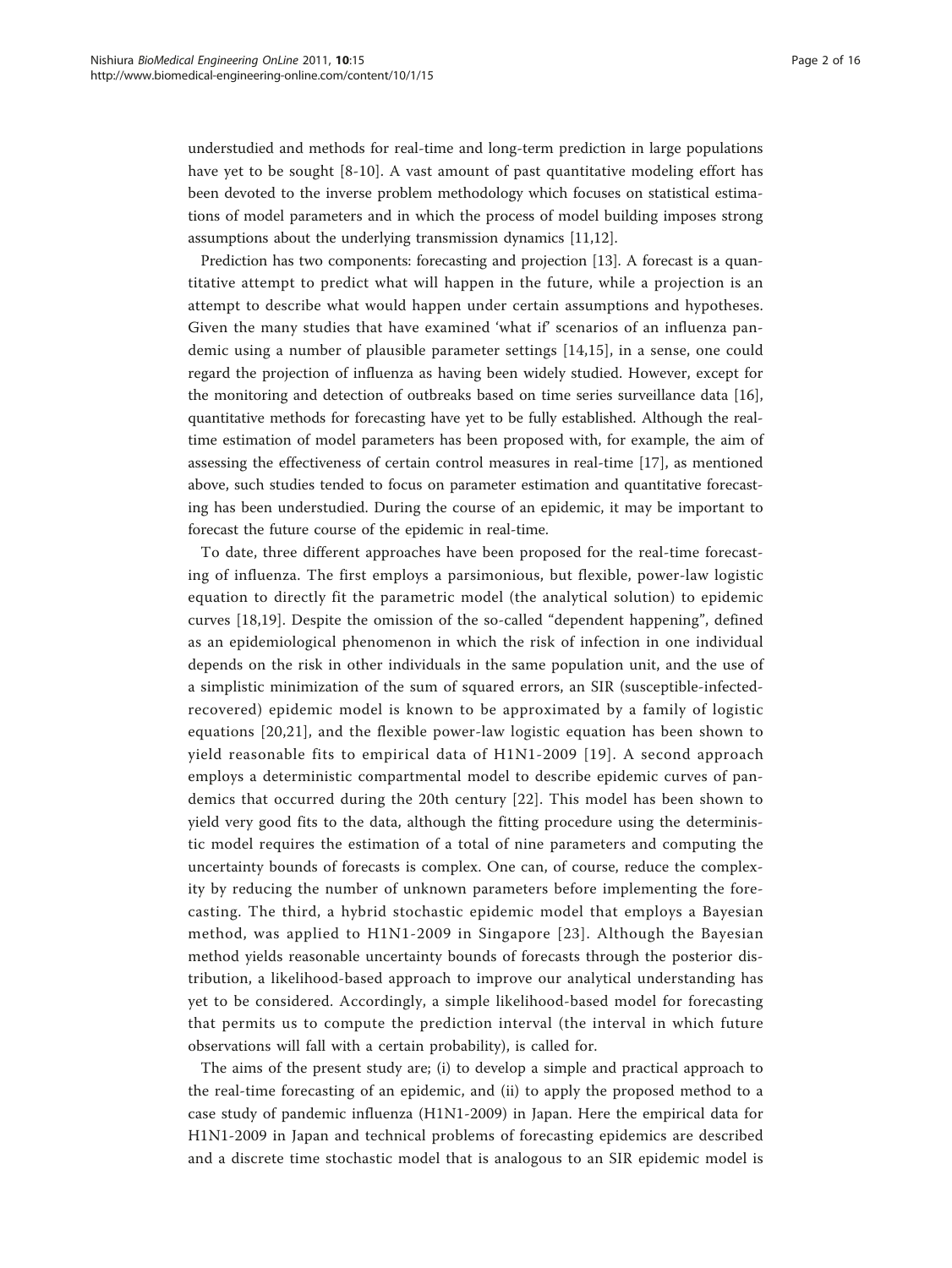<span id="page-2-0"></span>derived. By imposing a branching process approximation to adhere to discrete time data, a simple method for computing the 95% prediction interval is proposed.

# Methods

# Description of the data

To clearly explain the motivation in carrying out this study, the empirical data of the pandemic (H1N1-2009) in Japan is first presented. Figure 1 shows the estimated weekly number of influenza cases based on national sentinel surveillance in Japan from week 27 in 2009 (the week ending 5 July) to week 18 in 2010 (the week ending 9 May). The estimates follow an extrapolation of the notified number of cases from a total of 4,800 randomly sampled sentinel hospitals to the total number of medical facilities in Japan. The notified cases represent patients who sought medical attendance and who met the following criteria, (a) acute course of illness (sudden onset), (b) fever higher than 38°C, (c) cough, sputum or breathlessness (symptoms of upper respiratory infection), and (d) general fatigue, or patients who were strongly suspected of having the disease and who undertook laboratory diagnosis (e.g. rapid diagnostic testing). Although the estimates of sentinel surveillance data have various epidemiological biases and errors, these issues have been ignored in the present study. For instance, by examining the information for test negative individuals, an unbiased estimate of true incidence of influenza (an estimate that excludes influenza-like illnesses due to other causes) could potentially be made [\[24](#page-14-0)]. However, no comprehensive data set is available and so the issue of misclassification is disregarded for now. During the period of interest, influenza A (H1N1-2009) substantially dominated all other isolated influenza



based on the notified number of cases from a total of 4800 randomly sampled sentinel hospitals, are extrapolated to the total number of medical facilities in Japan. The case represents all influenza-like illness cases that received medical attendance. During the period of interest, influenza A (H1N1-2009) dominated all influenza viruses that were isolated. The four arrows indicate the weeks (weeks 42, 45, 48 and 51 in 2009) that were used for the model predictions in the present study.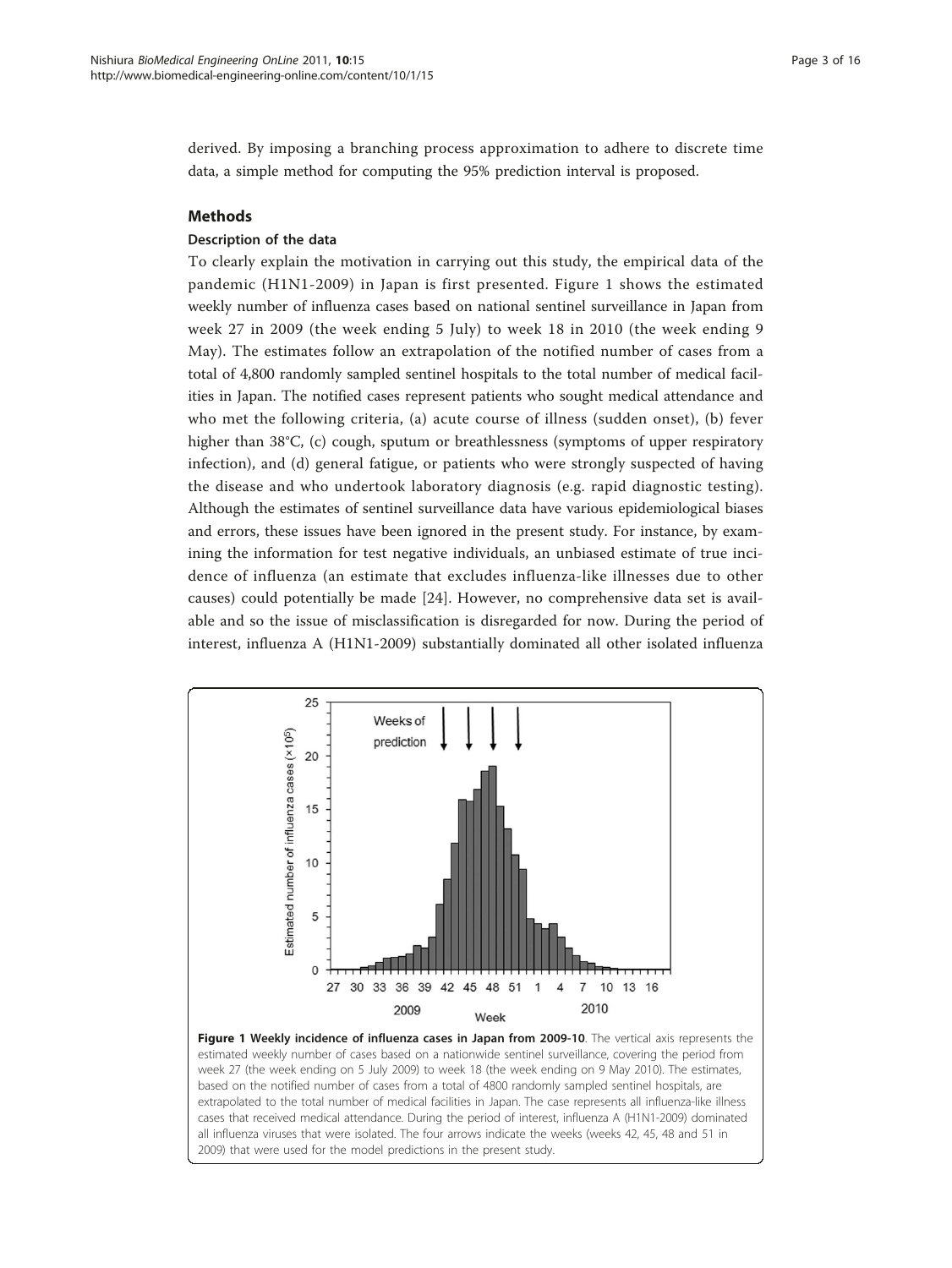viruses. The dynamics of confirmed cases during the very early epidemic phases have been reported elsewhere [\[25,26\]](#page-14-0).

The aim of the present study is to forecast the future weekly incidence during the course of the epidemic. The four arrows in Figure [1](#page-2-0) indicate the weeks of prediction (weeks 42, 45, 48 and 51 in 2009) that were selected to compare the validity of forecasting. These weeks were chosen for comparison because they are close to the peak and it is known that the forecasting of epidemics is of limited accuracy before the peak incidence is observed [\[18,22,23\]](#page-14-0) and is likely to be greatly improved near the peak. The highest incidence was observed in week 48, so forecasts in weeks 42 and 45 represent those before the peak, in week 48 those at the peak and in week 51 those after the peak. To simplify the calculations that follow, the calendar weeks (week 27, 2009 to week 18, 2010) in which the data were collected have been set to match the actual weeks of the study (week 0 to 44).

Four major technical challenges for the real-time prediction should be noted. First, the observed epidemic curve represents only a single sample path (or a single stochastic realization) among all possible trajectories of the epidemic [[27\]](#page-14-0). This implies that the model should account for stochastic variations in the data [[28](#page-14-0),[29](#page-14-0)]. Second, because the virus is transmitted from host to host (human to human infection), an observation at time t depends on the previous series of observations up to time  $t-1$  [[30](#page-14-0)], reflecting the abovementioned dependent happening and statistically requiring conditional assessments. Third, any empirical data are reported and published at discrete time intervals, while, for the purpose of forecasting, ideal statistical data are continuous. The data in Figure [1](#page-2-0) are based on weekly reporting which does not offer any information regarding the dynamics within each reporting interval. Fourth, the observed data usually involve reporting delays. Moreover, accounting for heterogeneity (spatial heterogeneity and social patterns of contact) and time-dependent epidemiological dynamics (seasonality of transmission, contact behaviors and public health interventions) is ideally required to give detailed insights into the epidemiological dynamics. Because the data in Figure [1](#page-2-0) describe a single temporal distribution of the epidemic curve for an entire population of Japan, it does not have the information necessary to explicitly address these heterogeneities.

# Chain binomial model

Because the problems of delay and heterogeneity cannot be explicitly addressed without additional epidemiological information, data in Figure [1](#page-2-0) are regarded as the weekly number of new infections (without any delay) generated by a homogeneously mixing population. It is also assumed that no intervention took place. These theoretical simplifications do not permit the interpretation of the model parameters explicitly in practical terms, and so the details of actual dynamics have, for now, been ignored. Rather, the focus is on the predictive performance of the simple model. The estimated parameters do retain practical interpretations for a hypothetical population in which the data generating process used for Figure [1](#page-2-0) exactly follows the theoretical assumptions that are made.

To address the other three technical issues, in the present study a parsimonious discrete time stochastic model, which only accounts for intrinsic transmission dynamics using a small number of parameters, has been employed. To clearly describe the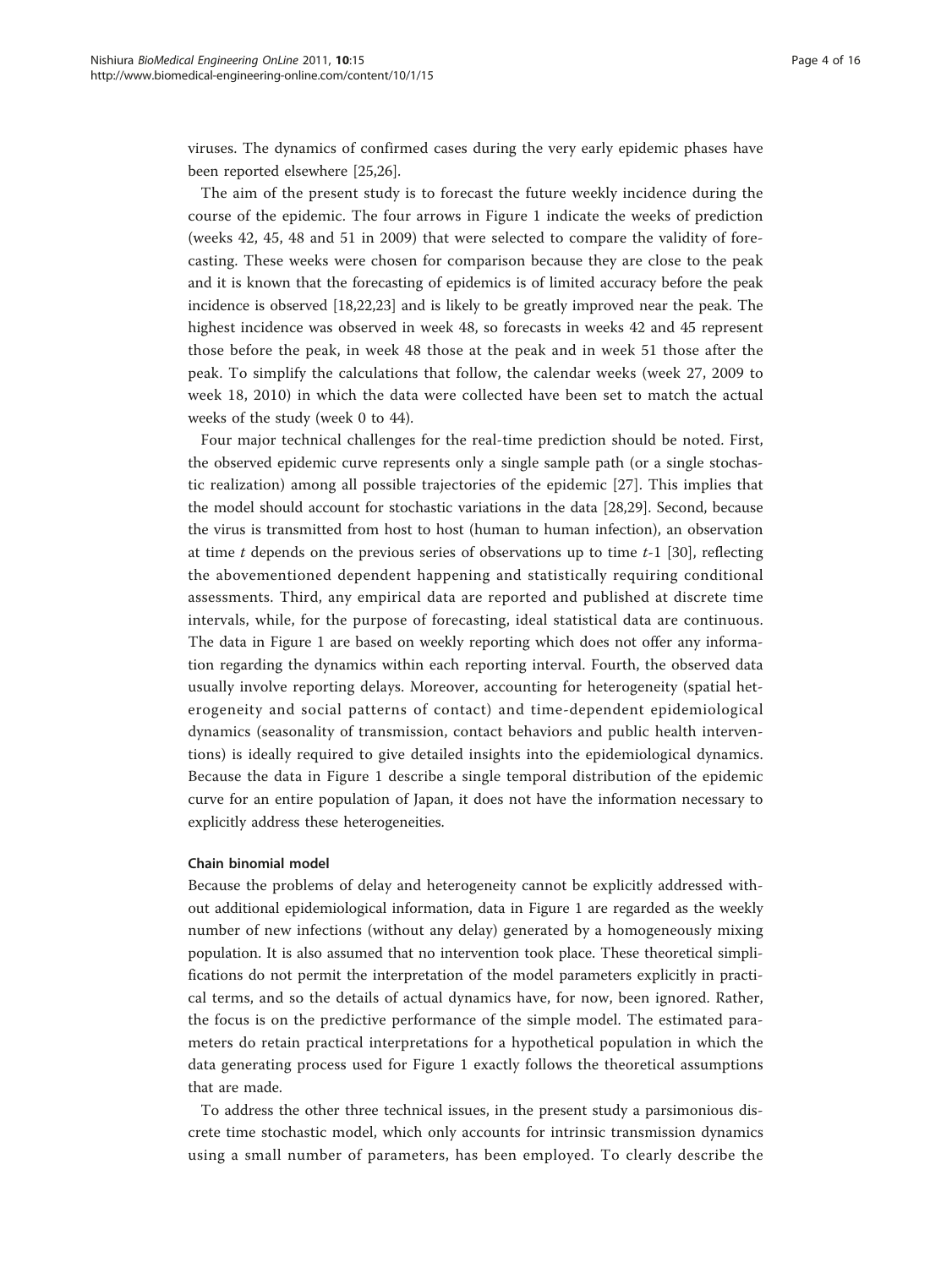model-building process, the derivation of the model from the classical chain binomial model is shown. Let  $S_k$  and  $C_k$  represent the number of susceptible individuals and the weekly incidence (the number of new infections) in week k, respectively. Given  $S_k$  and  $C_{k}$ , the chain binomial model predicts  $S_{k+1}$  and  $C_{k+1}$  iteratively using binomial distributions [[31\]](#page-14-0). The deterministic expression can be written as

$$
E(C_{k+1}) = S_k(1 - \lambda_{k+1}),
$$
  
\n
$$
E(S_{k+1}) = S_k - E(C_{k+1}).
$$
\n(1)

where  $\lambda_{k+1}$  is the probability that susceptible individuals  $S_k$  escape infection in week  $k+1$  and E( ) represents the expected value; it should be noted that  $(1-\lambda_{k+1})$  can also be regarded as the discrete version of the force of infection in week  $k+1$ . Stochastically, the time series of incidence can be written as a chain of binomial random variables:

$$
C_{k+1} \sim \text{binomial}(S_k, 1 - \lambda_{k+1}).\tag{2}
$$

Equation (2) can more precisely be written as

$$
\Pr(C_{k+1} = x; S_k = s, \lambda_{k+1} = u) = \frac{s!}{x!(s-x)!} (1-u)^x u^{s-x}.
$$
 (3)

The Reed-Frost model is a special case of the chain binomial model that assumes  $u = q^{C_k}$ , where q is the probability of escaping infection from a single infected individual during week  $k+1$  [\[32](#page-15-0)]. Although, in the present study, all the possible interpretations will not be discussed in detail, the case of  $u = q$  (i.e. u is independent of the number of infected individuals) is known to lead to the Greenwood model [[31\]](#page-14-0). If  $S_0$  is the number of susceptible individuals at the beginning of the epidemic (week 0), then

$$
S_k = S_0 - \sum_{h=1}^k C_h,
$$
\n(4)

and the probability of observing  $C_k$  in week k can be conditioned on previous time series (up to week  $k-1$ ) as:

$$
Pr(C_0 \to C_1 \to \cdots \to C_k)
$$
  
=  $\frac{S_0!}{C_0! \cdots C_k! S_k!} \prod_{i=0}^{k-1} (1 - \lambda_{i+1})^{C_{i+1}} \lambda_{i+1}^{S_0 - \sum_{h=1}^{i+1} C_h}$  (5)

Detailed properties of the Reed-Frost model are reviewed elsewhere [[33\]](#page-15-0). Assuming that  $\lambda_{k+1} = \exp(-\beta C_k)$  and that the reporting interval is close to the infectious period of the disease of interest, the Reed-Frost model has been shown to be comparable to an SIR epidemic model with certain assumptions [[31,](#page-14-0)[34\]](#page-15-0), and an extension of this type of Markov model has been applied to the real-time forecasting of influenza [[23\]](#page-14-0). Despite its usefulness, the Reed-Frost model is not readily analyzed for large  $S_0$  (due to binomial arguments), and is mainly applicable to small populations. Although the issue of a large  $S_0$  has been addressed for computing the final size (i.e. the total number, or the proportion, of infections throughout the course of an epidemic) by means of the socalled Sellke construction [[35,36\]](#page-15-0), an approximate strategy is required for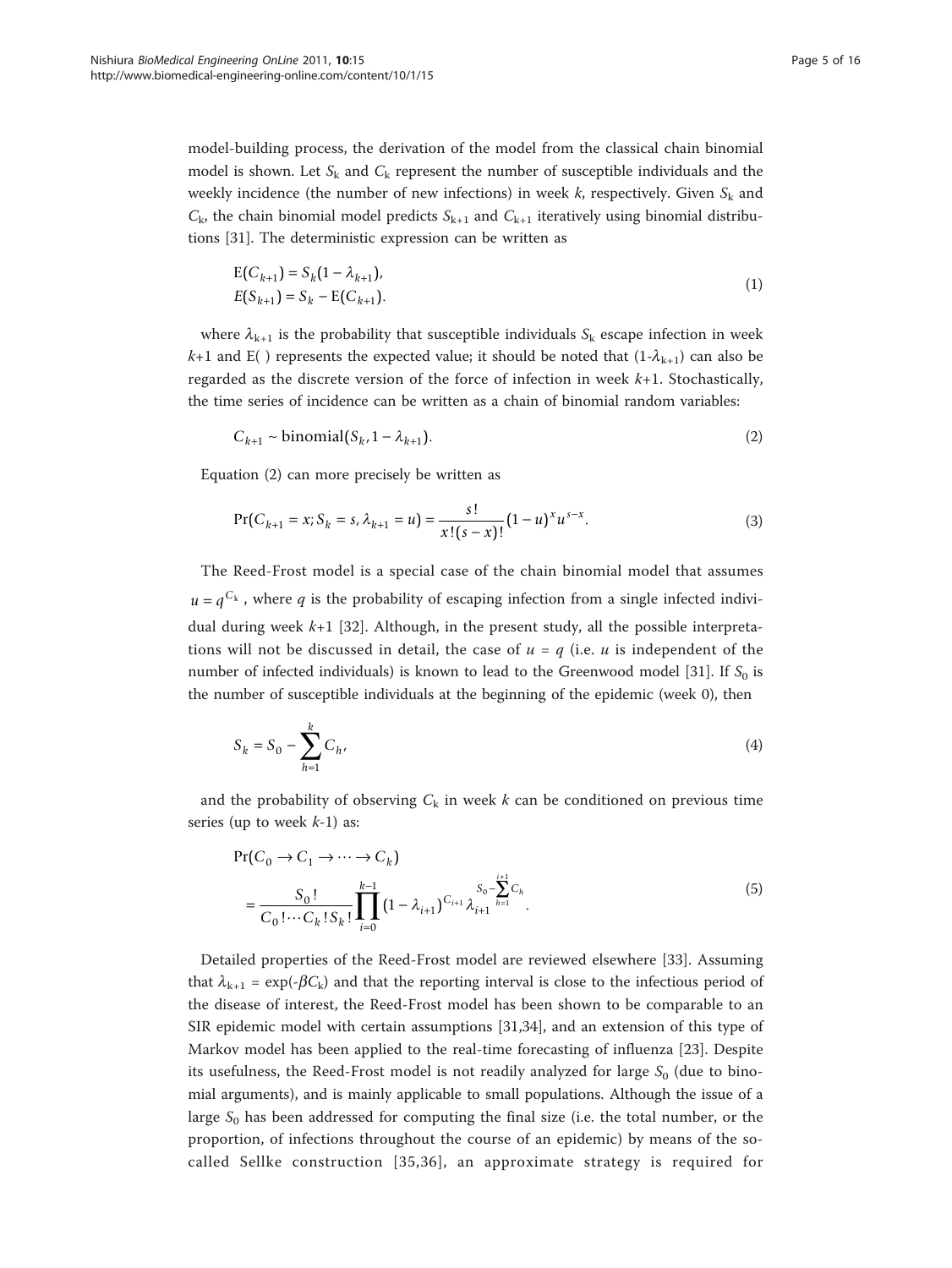implementing real-time forecasting in a large population (see Barbour and Utev [\[37](#page-15-0)] for a detailed derivation of the approximation).

# An approximate branching process

As mentioned above, the chain binomial model can be related to the SIR epidemic model with some adjustment of the generation time [[34](#page-15-0)] (the time interval between infection of a primary case and infection of a secondary case caused by the primary case [\[38](#page-15-0)]), although the crudely reported weekly data sometimes include a few generations of cases within each reporting interval. For instance, a contact tracing of H1N1- 2009 in the Netherlands estimated the mean generation time as  $T_g = 2.7$  days [[39](#page-15-0)], implying that weekly data can include more than two generations of influenza cases. Therefore, a different approach by imposing a linear argument to the dynamics within each reporting interval has been used.

Figure 2 illustrates the proposed approximation strategy. Because no information regarding the dynamics within each week is available, exponential growth in each week k with a growth rate  $r_k$  is assumed. The area under the epidemic curve in week k (the cumulative incidence in week  $k$ ) corresponds to the reported weekly incidence  $C_k$ . Supposing that the initial value of incidence in week  $k$  is  $i_k$ , then

$$
E(C_k) = \int_0^{\Delta t} i_k \exp(r_k s) ds
$$
  
=  $\frac{i_k}{r_k} [\exp(r_k \Delta t) - 1],$  (6)

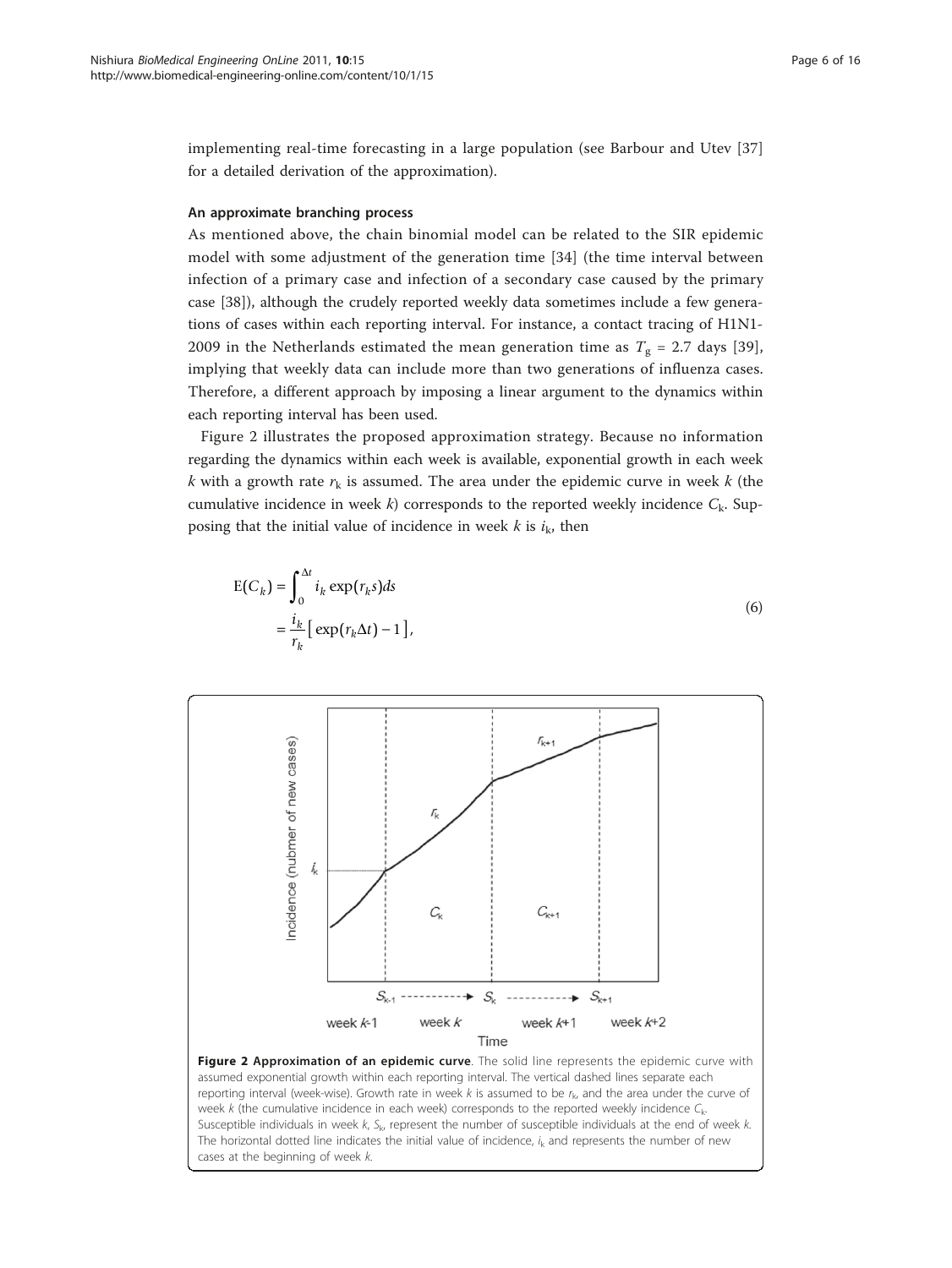and

$$
E(C_{k+1}) = \int_0^{\Delta t} i_k \exp(r_k \Delta t) \exp(r_{k+1} s) ds
$$
  
= 
$$
\frac{i_k \exp(r_k \Delta t)}{r_{k+1}} \left[ \exp(r_{k+1} \Delta t) - 1 \right],
$$
 (7)

where  $\Delta t$  is the length of the reporting interval (7 days in this case). The deterministic iterative equation of  $C_{k+1}$  given  $C_k$  can be written as ([\[21](#page-14-0)[,40\]](#page-15-0)):

$$
E(C_{k+1}) = \frac{r_k \exp(r_k \Delta t)}{r_{k+1}} \frac{\exp(r_{k+1} \Delta t) - 1}{\exp(r_k \Delta t) - 1} C_k.
$$
\n(8)

Susceptible individuals in week  $k$ ,  $S_k$ , represents the number of susceptible individuals at the end of week k. Because the growth of cases in each reporting interval is linearized,

$$
R_k = \frac{S_{k-1}}{S_0} R_i,
$$
\n(9)

where  $R_k$  and  $R_i$  are the instantaneous (effective) reproduction number in week k and the initial reproduction number (the average number of secondary cases generated by a single primary case in a susceptible population with size  $S_0$ ), respectively. We use the notation  $R_i$ , instead of more commonly used  $R_0$ , the basic reproduction number, because public health interventions took place during the 2009 pandemic, and the estimate of  $R_i$  is greatly influenced by those interventions and other extrinsic factors [[41,42](#page-15-0)]. Moreover, assuming that the generation time is a constant  $T<sub>g</sub>$  days (as is the case for the Reed-Frost model), then an estimator of the instantaneous reproduction number  $R_k$  is ([\[43](#page-15-0)]):

$$
R_k = \exp(r_k T_g). \tag{10}
$$

Equations (9) and (10) show that

$$
r_k = \frac{1}{T_s} \ln \frac{S_{k-1}R_i}{S_0} = \ln \left( \frac{S_{k-1}R_i}{S_0} \right)^{\frac{1}{T_s}}.
$$
\n(11)

A more realistic distribution of the generation time could be adopted given a precise estimate of the variance, but in the present study only a constant generation time has been considered for simplicity. Replacing  $r_k$  and  $r_{k+1}$  by  $S_0$  and  $R_i$ , gives

$$
E(C_{k+1}) = \frac{\left(\frac{S_{k-1}R_i}{S_0}\right)^{\frac{\Delta t}{T_s}} \left[\left(\frac{S_kR_i}{S_0}\right)^{\frac{\Delta t}{T_s}} - 1\right] \ln\left(\frac{S_{k-1}R_i}{S_0}\right)^{\frac{1}{T_s}}}{\left[\left(\frac{S_{k-1}R_i}{S_0}\right)^{\frac{\Delta t}{T_s}} - 1\right] \ln\left(\frac{S_kR_i}{S_0}\right)^{\frac{1}{T_s}}} C_k
$$
\n
$$
= A_k C_k,
$$
\n
$$
E(S_{k+1}) = S_k - E(C_{k+1}).
$$
\n(12)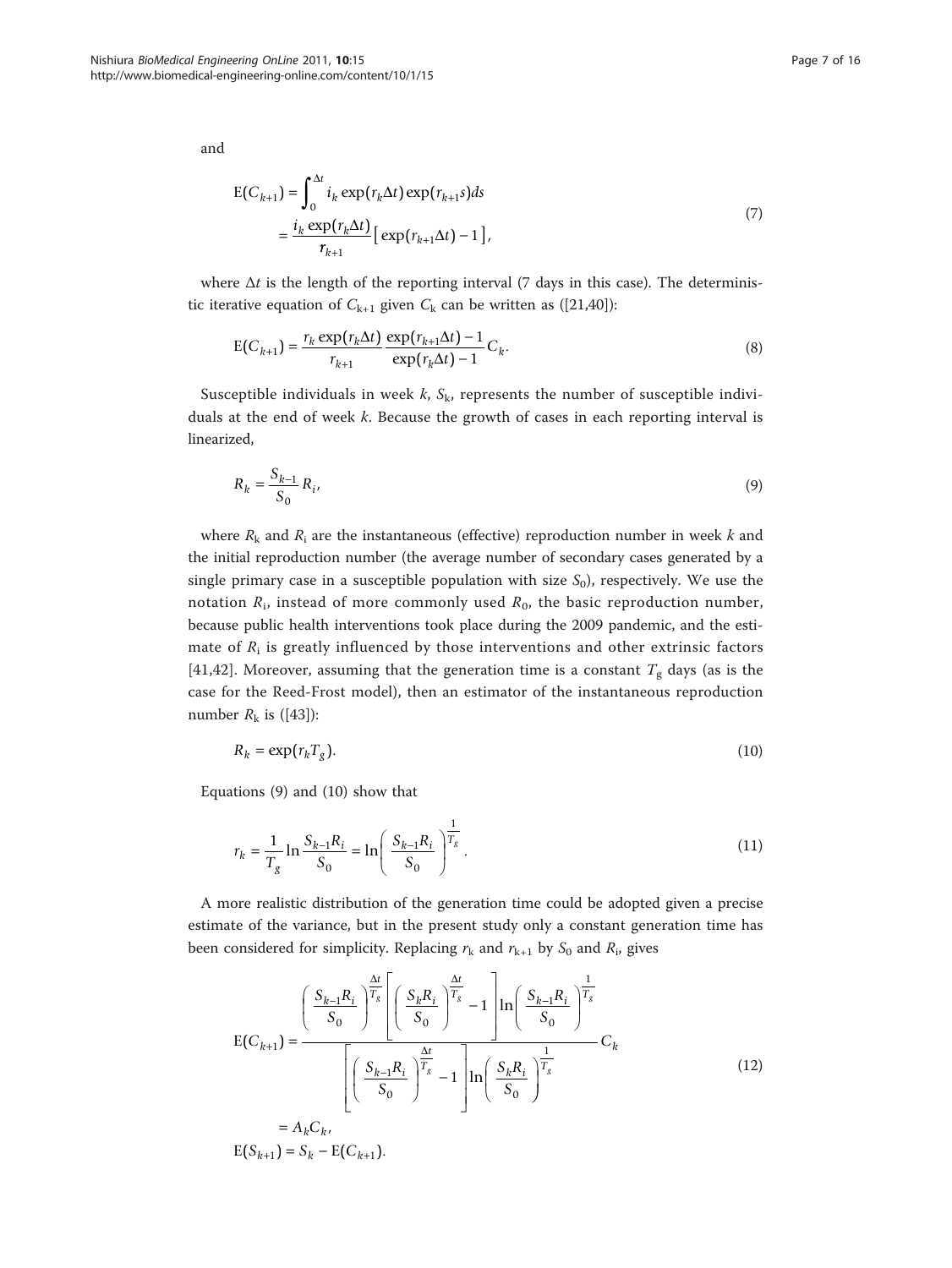$A_k$  is the ratio of cumulative incidence in adjacent reporting intervals. The chain binomial model is analogous to a classical discrete time branching process model if it is assumed that the chain binomial model has a binomially distributed offspring distribution. Assuming a Poisson distribution for the observed counts of cases within each reporting interval for large  $S_0$ , gives an alternative model:

$$
Pr(C_{k+1} = x; C_k, ..., C_0, S_0, R_i) = \frac{(A_k C_k)^x \exp(-A_k C_k)}{x!}.
$$
\n(13)

From equation (4),  $A_k$  can be written as

$$
A_{k}(S_{0}, R_{i}, C_{k},..., C_{0})
$$
\n
$$
= \frac{\left(R_{i}\left(S_{0}-\sum_{h=1}^{k-1} C_{h}\right)\right)^{\frac{\Delta t}{T_{s}}}\left[\left(R_{i}\left(S_{0}-\sum_{h=1}^{k} C_{h}\right)\right)^{\frac{\Delta t}{T_{s}}}-1\right] \ln\left[\frac{R_{i}\left(S_{0}-\sum_{h=1}^{k-1} C_{h}\right)}{S_{0}}\right]^{\frac{1}{T_{s}}}
$$
\n
$$
= \frac{\left(R_{i}\left(S_{0}-\sum_{h=1}^{k-1} C_{h}\right)\right)^{\frac{\Delta t}{T_{s}}}-1\right] \ln\left[\frac{R_{i}\left(S_{0}-\sum_{h=1}^{k} C_{h}\right)}{S_{0}}\right]^{\frac{1}{T_{s}}}
$$
\n
$$
(14)
$$

Assuming that  $T_g$  is known (2.7 days), then the epidemic curve is governed by only two parameters,  $S_0$  and  $R_i$ . Thus, an SIR model with a constant generation time has been simplified to a branching process model that explicitly accounts for the practical interpretation of the observed weekly cumulative incidence  $C_{k}$ .

#### Statistical estimation and computation of the uncertainty bounds

The statistical estimation of  $S_0$  and  $R_i$ , given observed incidence data up to week K, is straightforward. Given the time series of weekly incidence  $C_0$ , ...,  $C_K$ , the conditional likelihood function to estimate  $S_0$  and  $R_i$  is

$$
L(S_0, R_i) = \prod_{h=1}^{K} \frac{\left( E(C_k) \right)^{C_k} \exp(-E(C_k))}{C_k!}.
$$
\n(15)

where  $E(C_k) = A_{k-1}(S_0, R_i, C_{k-1}, ..., C_0)C_{k-1}$ . That is, the likelihood in week k is conditioned on the previous week k-1; a process that is commonly adopted to address stochastic dependence structures in any relevant nonlinear models [[44\]](#page-15-0). The maximum likelihood estimates are obtained by minimizing the negative logarithm of equation (15). The 95% confidence intervals (CIs) of the parameters are derived from profile likelihoods. Using the maximum likelihood estimates based on the data from week 0 to  $K$ , and assuming that we have an unbiased maximum likelihood estimate of  $R_i$ , the final size, (the proportion of infections by the end of an epidemic),  $z$ , is computed by iteratively solving the following final size equation that is derived from a continuous SIR model [[45](#page-15-0)]:

$$
1 - z = \exp(-zR_i). \tag{16}
$$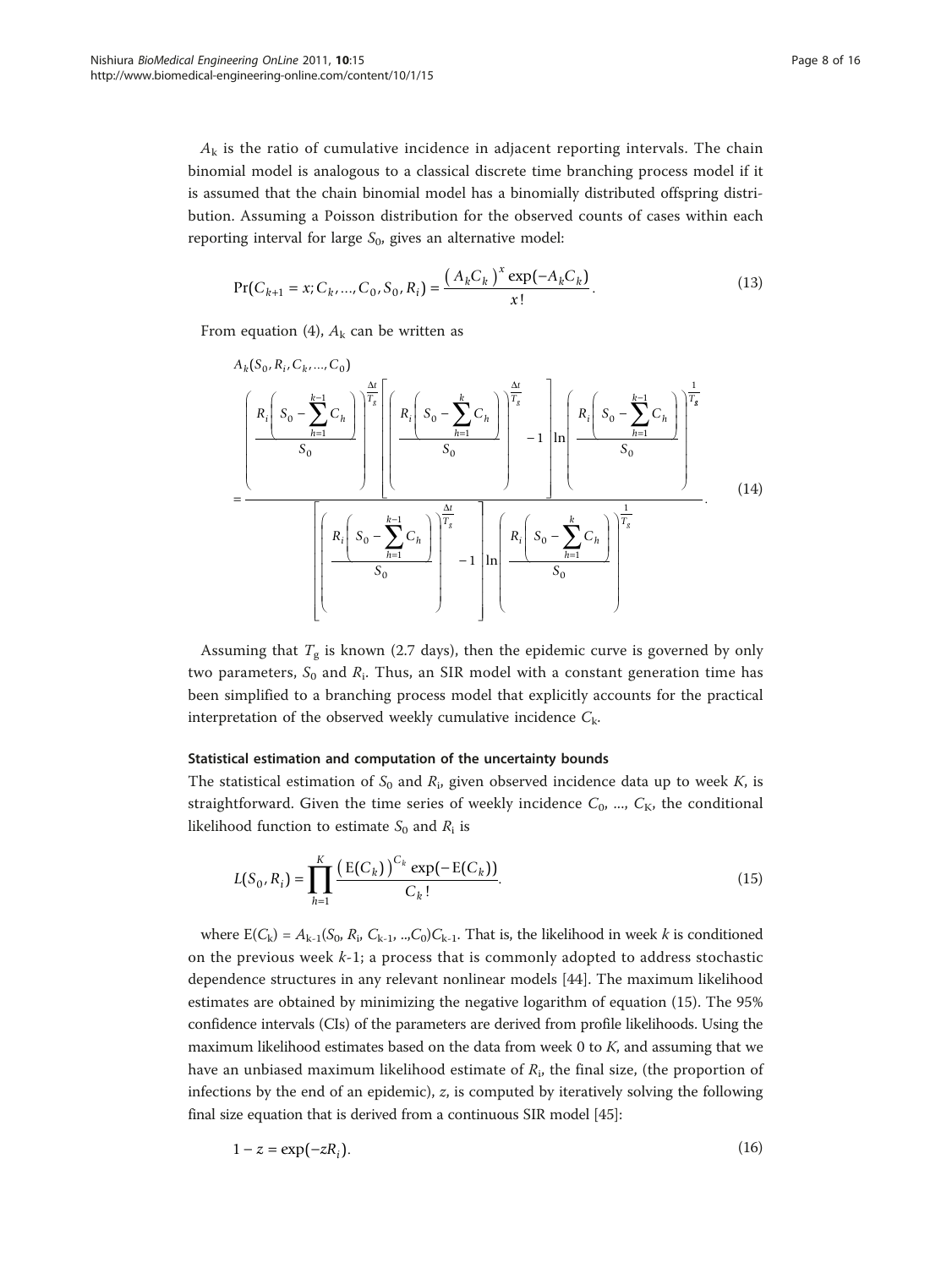The total number of cases throughout the course of an epidemic, Q, is then given by

$$
\hat{Q} = \hat{z}\hat{S}_0. \tag{17}
$$

The 95% CI of the final size  $z$  is approximately computed using the Wald method and employing the approximate standard error of  $z$  [\[28\]](#page-14-0):

$$
\begin{aligned} \n(z_L, z_U) &= \left(z - 1.96 \sqrt{\frac{(1 - z)z^3}{S_0 \left(z + (1 - z) \ln(1 - z)\right)^2}}, z + 1.96 \sqrt{\frac{(1 - \hat{z})\hat{z}^3}{\hat{S}_0 \left(\hat{z} + (1 - \hat{z}) \ln(1 - \hat{z})\right)^2}}\right), \qquad (18) \n\end{aligned}
$$

which is valid only in the case of a constant generation time.

The computation of prediction intervals can employ chains of the conditional offspring distributions (equation (13)). First, to address parameter uncertainty,  $S_0$  and  $R_i$ are randomly sampled 1,000 times from uniform distributions ranging from the lower to upper 95% CIs [[46](#page-15-0)]. Second, from the 1,000 combinations of the two parameters, minimum and maximum values of the results from the following calculations are chosen as the lower and upper prediction intervals, respectively. For each combination of the parameters, the upper and lower 1-2 $\varepsilon$  limits of  $C_{K+1}$  in week  $K+1$  are the largest  $C_U$  and the smallest  $C_L$  such that

$$
\varepsilon \le \Pr(C_U) = \sum_{r=C_U}^{\infty} \Pr(C_{K+1} = r; C_K, ..., C_0, S_0, R_i),\tag{19}
$$

and

$$
\varepsilon \le \Pr(C_L) = \sum_{r=0}^{C_L} \Pr(C_{K+1} = r; C_K, ..., C_0, S_0, R_i).
$$
 (20)

For week  $K+1$  only, the sums can be found by a computationally efficient method that uses the incomplete gamma function. In week  $K+2$ , the lower and upper prediction intervals are computed as

$$
\varepsilon \le \Pr(C_{U}) = \sum_{r=C_{U}}^{\infty} \Pr(C_{K+2} = r, C_{K+1} = s; C_{K}, ..., C_{0}, S_{0}, R_{i})
$$
  
= 
$$
\sum_{r=C_{U}}^{\infty} \sum_{s=0}^{\infty} \Pr(C_{K+2} = r; s, S_{0}, R_{i}) \Pr(C_{K+1} = s; C_{K}, ..., C_{0}, S_{0}, R_{i}),
$$
 (21)

and

$$
\varepsilon \le \Pr(C_L) = \sum_{r=0}^{C_L} \Pr(C_{K+2} = r, C_{K+1} = s; C_K, ..., C_0, S_0, R_i)
$$
  
= 
$$
\sum_{r=0}^{C_L} \sum_{s=0}^{\infty} \Pr(C_{K+2} = r; s, S_0, R_i) \Pr(C_{K+1} = s; C_K, ..., C_0, S_0, R_i),
$$
 (22)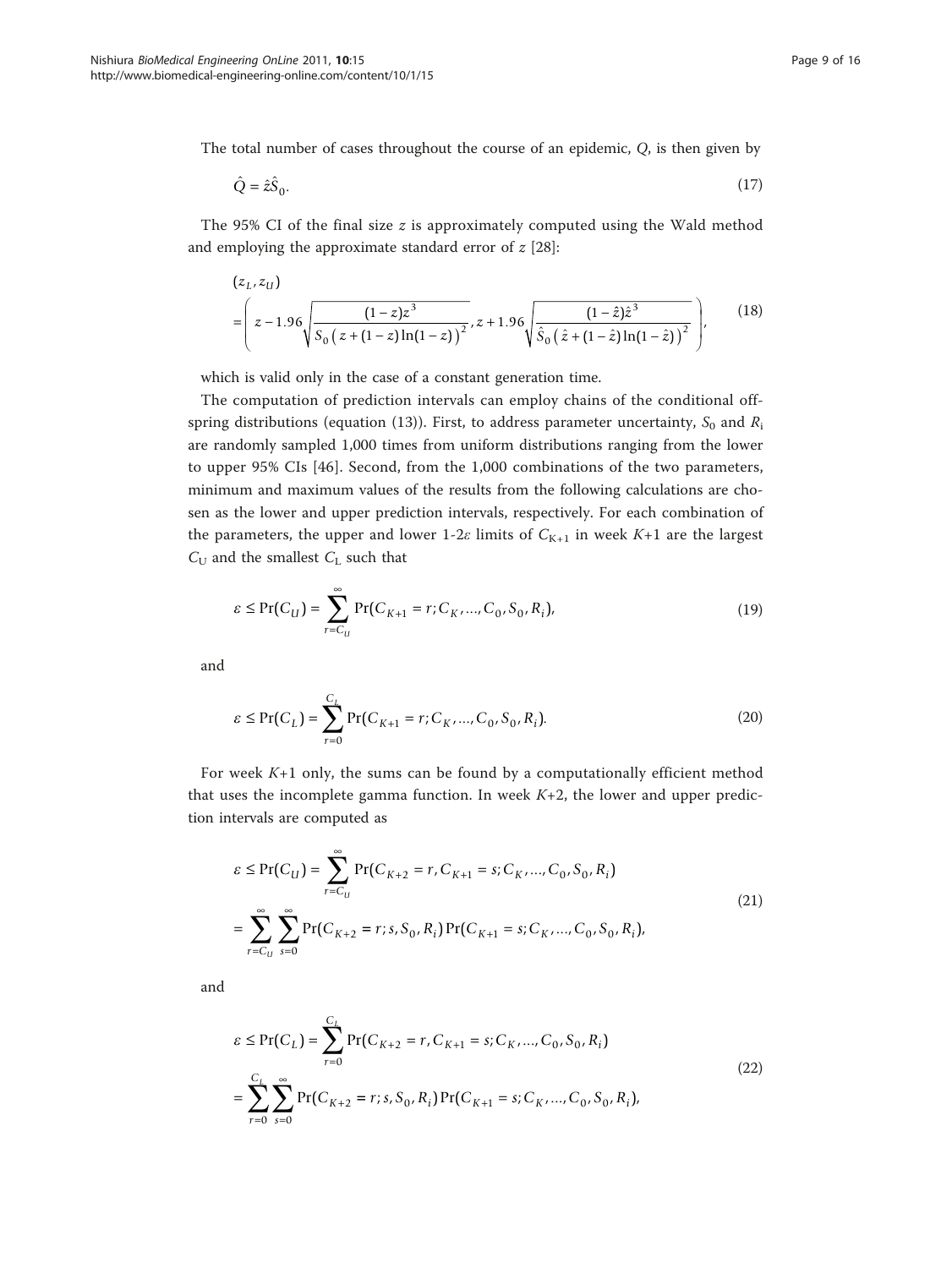<span id="page-9-0"></span>because all possible chains for both weeks  $K+1$  and  $K+2$  have to be considered. The sums have to be calculated directly. Similarly, for a later week  $K+m$ , the sums of all possible chains in weeks  $K+1$ ,  $K+2$ , ...,  $K+m-1$  have to be computed. Although finding  $C_U$  and  $C_L$  for later chains requires a computer programming code, the chain Poisson model still remains computationally very simple. Alternatively, a negative binomially distributed offspring distribution [\[47](#page-15-0)] in which a dispersion parameter has to be jointly estimated could be used.

Using the simple model described above, real-time forecasting of influenza (H1N1- 2009) was visually evaluated at weeks  $K = 15$ , 18, 21 and 24. By comparing the parameter estimates against those derived from an entire epidemic curve (using estimates based on the data from weeks 0 to 44) the accuracy of the real-time estimation of the parameters was assessed. The mean generation time  $T_g$  was fixed at 2.7 days. In addition to a visual assessment of the forecasts, the mean absolute error (MAE) was computed continuously for the weeks of prediction from weeks 5 to 35, and used to measure the closeness of forecasts  $(E(C_k))$  to the observed data  $(x_k)$ , i.e.,

$$
\text{MAE} = \frac{1}{n} \sum_{i=1}^{n} |E(C_i) - x_i|.
$$
 (23)

where  $n$  is the number of weeks of observation involving conditional expectation or prediction ( $n = 44$  in the case study). MAE was chosen to measure the validity of forecasting, because (i) the scale does not directly influence the assessment of the predictions as a whole nor does it affect the comparative examination by week of prediction and (ii) the comparison is made against a single observed time series data set [\[48](#page-15-0)].

#### Results

#### Parameter estimates

Table 1 summarizes parameter estimates obtained using the weekly incidence data. At different weeks of prediction, maximum likelihood estimates of  $R_i$  ranged from 1.14 to 1.18 which was broadly consistent with the estimate based on the entire epidemic curve ( $R_i$  =1.13). The CIs overlapped with the CI in week 44, although the 95% CI based on week 15 was broad, ranging from 0.88 to 1.40. It should be noted that

Table 1 Estimates of parameters for the proposed model using weekly incidence data of influenza (H1N1-2009) in Japan

| Week of<br>prediction* | Initial reproduction<br>number | Initially susceptible<br>individuals $(x105)$ | Total number of cases MAE <sup>#</sup><br>$(x10^5)^+$ |     |
|------------------------|--------------------------------|-----------------------------------------------|-------------------------------------------------------|-----|
| 15                     | 1.14 (0.88, 1.40)              | 113083 (0, 256710827)                         | 26778 (25826, 27749)                                  | 663 |
| 18                     | 1.18 (1.10, 1.28)              | 391 (218, 741)                                | 573 (66, 1637)                                        | 1.9 |
| 21                     | 1.15(1.07, 1.21)               | 754 (0, 2225)                                 | 183 (105, 261)                                        | 0.6 |
| 24                     | 1.15 (1.09, 1.20)              | 716 (540, 1104)                               | 175 (100, 251)                                        | 0.6 |
| 44                     | 1.13 (1.09, 1.18)              | 834 (664, 1149)                               | 188 (101, 274)                                        | 0.5 |

The values in parenthesis are the 95% CIs. The 95% CIs for the initial reproduction number and initial number of susceptible individuals were derived from profile likelihood, while those for the total number of cases were computed using an approximate standard error of the final epidemic size. \*Week by which the data were available. Using the data from week 0 to the specified week, two parameters ( $R_i$  and  $S_0$ ) were estimated and forecasts for later weeks were made. Week 44 corresponds to the end of the observation period, and the parameter estimates are based on the conditional fitting procedure using the data of the entire epidemic curve from weeks 0 to 44. <sup>†</sup>Estimated total number of cases from week 0 to 44, including conditionally expected values from week 0 to the week of prediction (t) and forecasting from t+1 to 44. <sup>‡</sup>MAE, mean absolute error; an average of absolute differences between observed and predicted values, representing a measurement of forecast error throughout the course of the epidemic.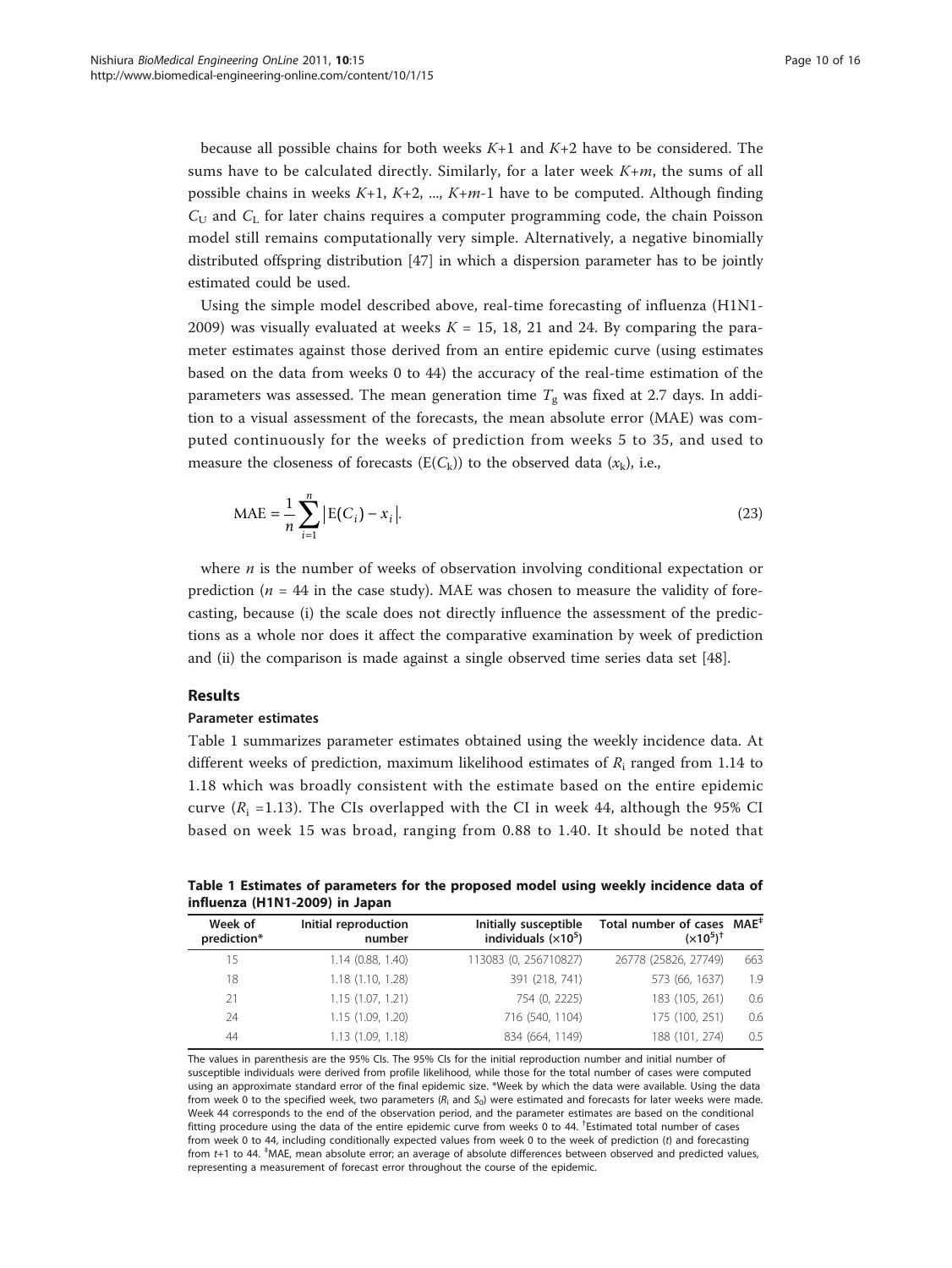because the epidemic was affected by seasonality, public health interventions and heterogeneous mixing, the estimated  $R_i$  is not useful as a practical measure to be considered for disease control.  $R_i$  may not, for example, be useful when considering the required coverage of vaccination for disease containment whereas the basic reproduction number,  $R_0$  could be used. Rather, the estimated  $R_i$  represents the transmission potential for an epidemic curve generated by a hypothetical homogeneously mixing population. Therefore, if the model fully captures the underlying epidemiological dynamics, the results would indicate that the transmission potential could be accurately estimated using the proposed method.

The estimate of  $S_0$  differed greatly depending upon the weeks of prediction. At week 15,  $S_0$  was overestimated to the extent that it exceeded the actual population of Japan (approximately  $1200\times10^{5}$ ). Although an advantage of the proposed stochastic model is its potential to estimate  $S_0$  from incidence data, the estimates of  $S_0$  before the epidemic peak appeared to be inaccurate. Based on the entire epidemic curve,  $S_0$  was estimated to be 834 $\times10^5$ , indicating that 69.5% of the Japanese population was initially susceptible. Given that the estimate agrees well with the result of serological surveillance [\[49](#page-15-0)],  $S_0$  for the entire epidemic curve may be validly quantified even without the population data. Despite slight underestimations, the estimates of  $S_0$  at and after the epidemic peak are close to the estimate based on week 44 with overlapping CIs.

# Prediction

The observed and predicted weekly incidence are plotted and displayed in Figure [3](#page-11-0). At week 15 the forecast failed to predict the epidemic with very broad 95% prediction intervals because of the overestimation of  $S_0$  mentioned above (Figure [3A](#page-11-0)). Using the maximum likelihood estimates of parameters, the peak weekly incidence was predicted to range from  $2298\times10^5$  to  $2834\times10^5$ . As seen in previous studies [\[18,22,23\]](#page-14-0), the model prediction is sensitive to variations in the growth rate of incidence before the epidemic peak appears. In other words, the validity of forecasts before the epidemic peaks largely depends on obtaining good parameter estimates, and addressing this limitation is difficult if forecasts are based only on crudely reported weekly incidence data. At week 18, shortly before the peak, the prediction captured the shape of epidemic curve qualitatively, but the expected values of the forecast underestimated the weekly incidence (Figure [3B](#page-11-0)). Using maximum likelihood estimates, the estimated peak weekly incidence ranged from  $12\times10^5$  to  $19\times10^5$ . At the peak and after the peak, the prediction dramatically improved. All the observed incidences at weeks 21 and 24 were within the 95% prediction intervals (Figure [3C](#page-11-0) and [3D\)](#page-11-0).

Despite accurate estimates of  $R_i$ , because of the large variation in the estimates of  $S_0$ , the predicted final size varied greatly with the week of prediction (Table [1](#page-9-0)). The observed total number of cases was  $203\times10^5$  and at week 44 the model slightly underestimated the final size perhaps because of the approximate linear modeling approach to the epidemic curve, however, the observed value was within the 95% CI. Although the prediction at week 18 underestimated the final size, the predicted final size at weeks 21 and 24 was included within the 95% CIs. In addition to the data given in Table [1,](#page-9-0) Figure [4](#page-12-0) shows continuously evaluated MAE values for the weeks of prediction from weeks 5 to 35. The error fluctuated and was extremely large before the peak of the epidemic curve. At and after the peak the error was greatly reduced, reflecting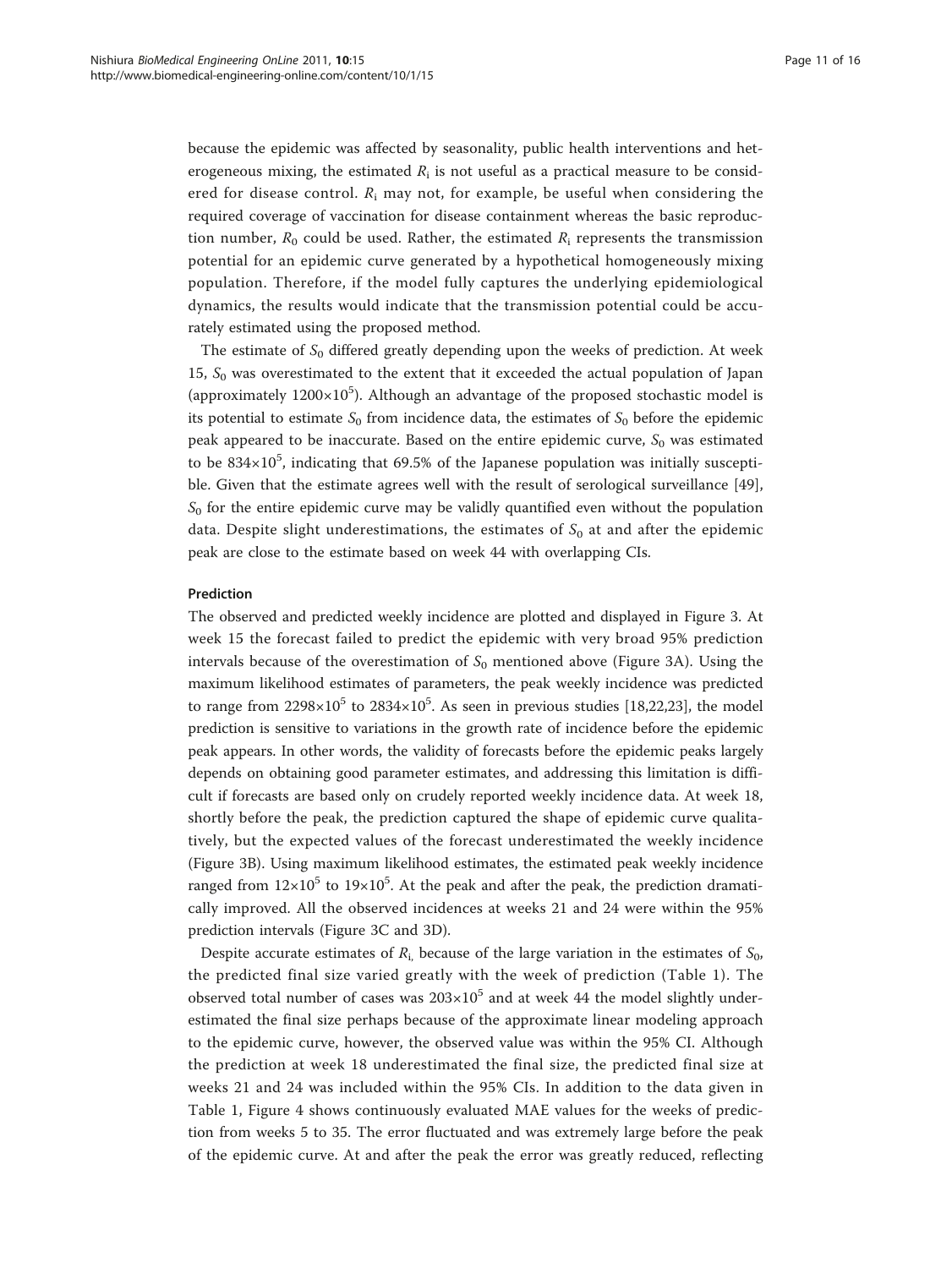<span id="page-11-0"></span>the accuracies of forecasts mentioned above. In the present case study, an abrupt decline in MAE was seen in week 18, three weeks before observing the peak incidence (Figure [4\)](#page-12-0).

Even in week 15, assuming that  $S_0$  is known (set as  $834 \times 10^5$  persons based on week 44), the epidemic curve described by  $R_i$  alone qualitatively captured the observed epidemic curve (figure not shown).  $R_i$  was estimated to be 1.16 (95% CI: 1.08, 1.23) and the MAE was reduced to 1.26, indicating that early forecasting is sensitive to variations in  $S_0$  which is influenced by variations in the growth rate. When a constraint for the upper boundary of  $S_0$  using the entire population size for Japan (say, 1200 $\times 10^5)$  was imposed for the prediction at week 15,  $R_i$  and MAE were, estimated at 1.15 and 2.96, respectively (the original MAE at week 15 was 663 as shown in Table [1\)](#page-9-0). Clearly, the validity of the prediction was greatly improved by using a constraint on the population size. Nevertheless, it should be noted that the use of a constrained  $S_0$  imposes the arbitrary assumption that the entire population was initially susceptible and was fully involved in the transmission dynamics.



Figure 3 Assessment of influenza forecasts. The observed weekly incidence of influenza cases (circles) are compared against the predicted number of cases (lines). Filled circles represent the observed data that were used for prediction, and unfilled circles represent the observed data that was predicted using the proposed method. The unbroken line represents the expected prediction made using maximum likelihood estimates of the model parameters, and the dashed lines show the lower and upper 95% prediction intervals from the proposed uncertainty analysis. Panels A, B, C and D show the impact the different weeks (at weeks 15, 18, 21 and 24, respectively) on predictions of the future course of the epidemic. During the period of observation the unbroken line represents the conditionally expected values, while during the period of forecasting the line represents the conditionally predicted values. Week 0 on the horizontal axis corresponds to week 27 (week ending on 5 July 2009).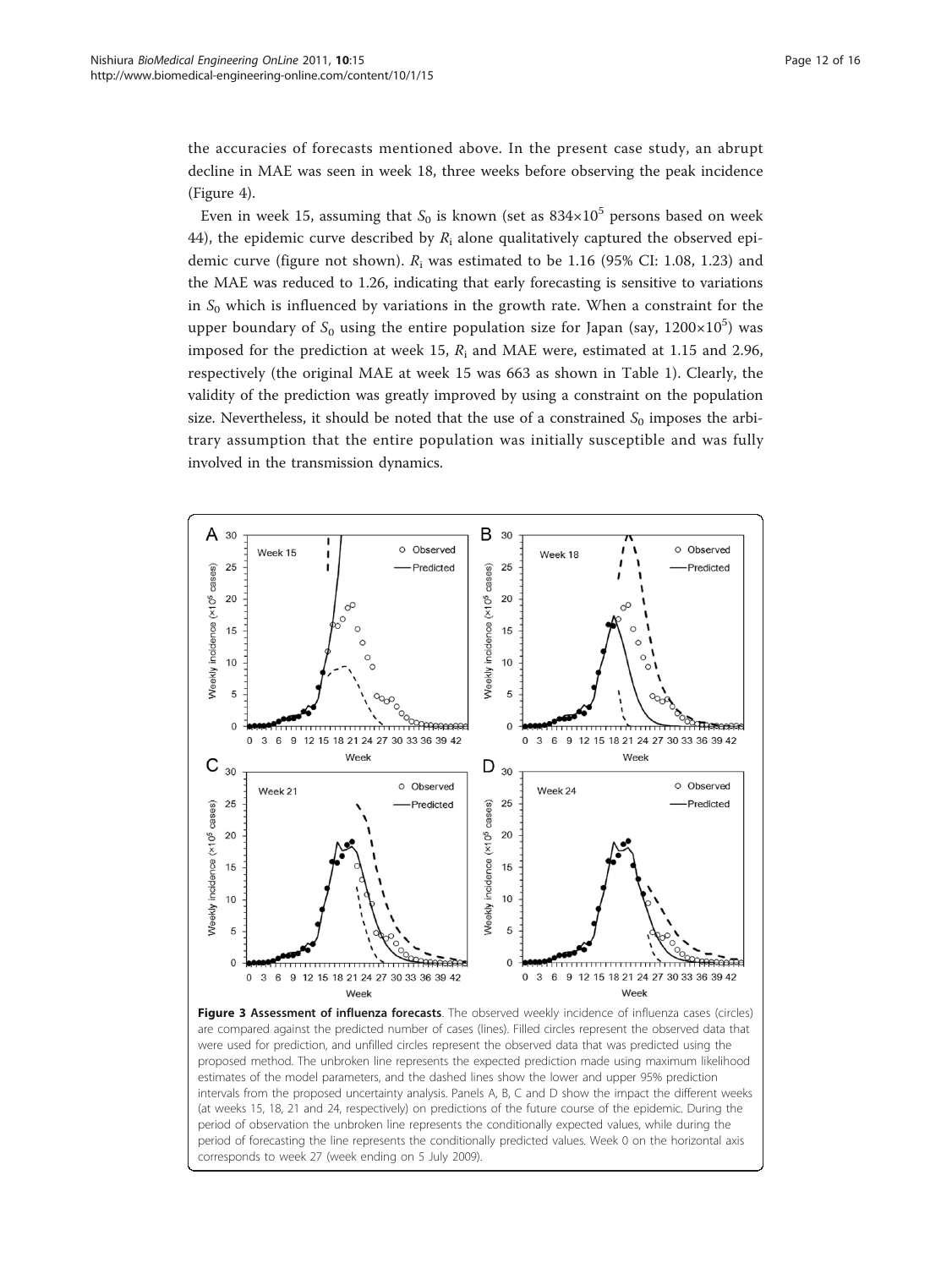<span id="page-12-0"></span>

# **Discussion**

The present study has proposed a method for real-time forecasting based on crudely reported weekly incidence data, accounting for demographic stochasticity and conditional measurement and employing a simple discrete time stochastic model. The proposed model was constructed using a branching process approximation of a chain binomial model. In particular, realizing that the weekly incidence data of influenza  $C_k$ is less interpretable than the incidence data of other diseases with longer generation times (e.g. measles), the iterative model was parameterized by assuming exponential growth of cases within each reporting interval. Consequently, the parsimonious model resulted in a novel, yet fully tractable form. Although the proposed stochastic model is analogous to models with a series of chains, it can incorporate a more realistic distribution of the generation time and, given more detailed epidemiological information, has a broad range of extensions. Moreover, the chains of Poisson offspring distributions enable the computation of the 95% prediction intervals. It is known that a nonlinear model does not allow simple computation of the prediction interval [[50](#page-15-0)] and, although a more formal approach to computing the prediction interval should ideally account for future observations more explicitly (and to be strict, the prediction interval of the present study may better be referred to as the forecast region), the proposed approach is not very computationally demanding.

The biggest advantage of the proposed model is its potential to describe and predict the epidemic curve with interpretable parameters  $S_0$  and  $R_i$  under a homogeneous mixing assumption. In addition, the parameterization produces estimates that can be exploited to compute the final epidemic size. Nevertheless, as was observed in other attempts at real-time forecasting [\[18,22,23](#page-14-0)], the forecast appears to be very vulnerable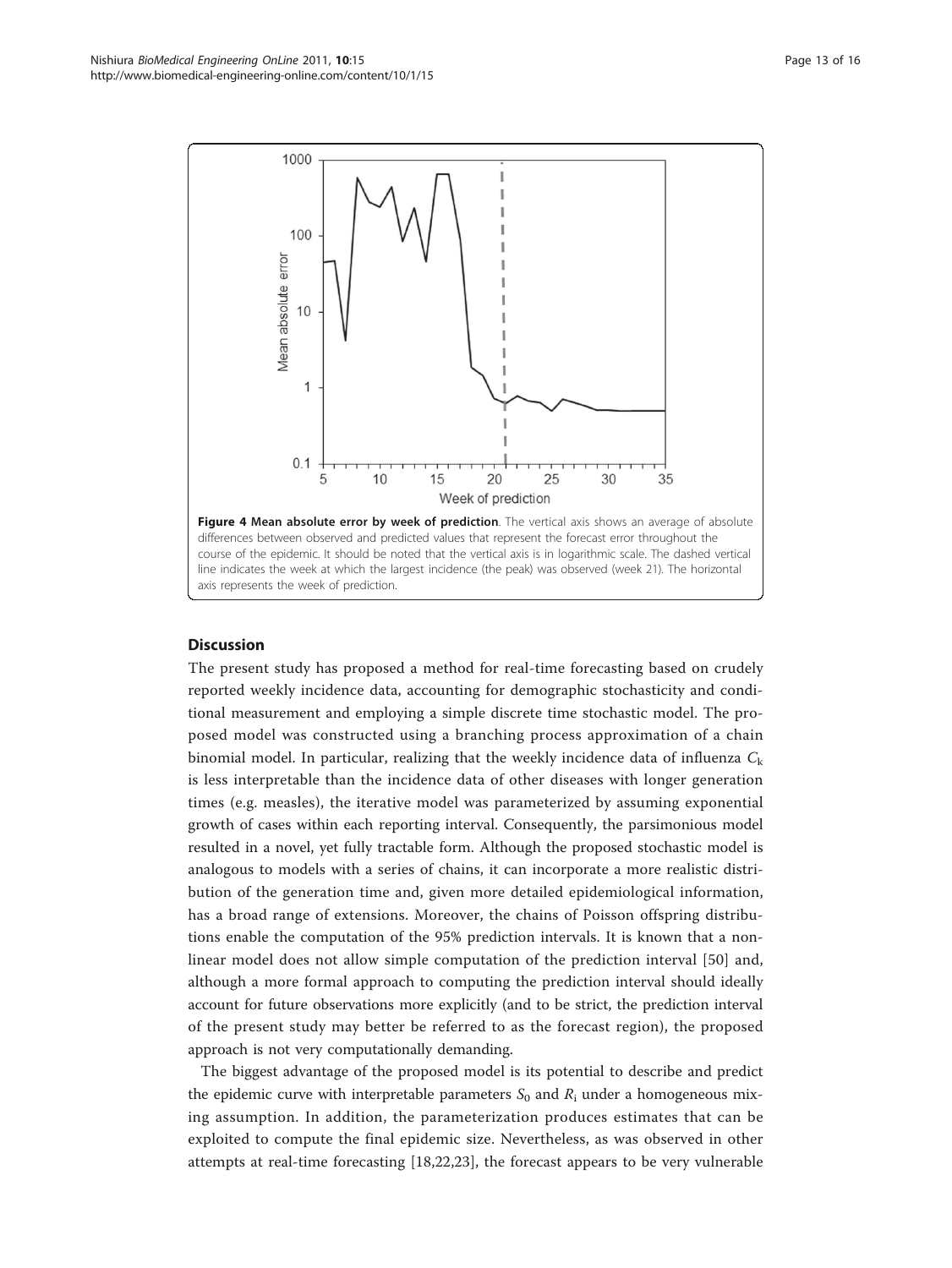to the timing of forecasting, especially during the early growth phase of an epidemic. Indeed, Figure [4](#page-12-0) has captured the difficulty of early forecasting in terms of the MAE. Although, even at week 15, the qualitative behavior of forecasts is greatly improved by fixing  $S_0$  or by imposing constraints for  $S_0$  (and leaving only  $R_i$  as a free parameter), the advantage of the proposed model is in its ability to estimate  $S_0$  explicitly. Indeed, in practical settings it may be best to assume that  $S_0$  is an unobserved variable. It should be noted that the results also imply that serological surveillance before and during an epidemic may be a great help in improving the forecasts [\[21\]](#page-14-0).

Despite the omission of heterogeneity, when more precise data in time and structure becomes available, it can readily be incorporated into the proposed model. For example, the model can potentially be extended for age-dependent and spatially structured data like that used to compute the final epidemic size in a multi-host population [\[51](#page-15-0)]. Such an extension could potentially begin to address the difficulty of real-time forecasting in the presence of a multimodal epidemic curve. That is, given that a few peaks in a single temporal distribution resulted from multiple epidemic curves in different spatial units [[49\]](#page-15-0), the spatial extension could capture different epidemic waves in different geographic areas [[52](#page-15-0)]. Another important future task is to allow the model to fully adhere to the data generating process. If the reporting delay and any time-dependent epidemiological information (e.g. data that are likely to inform a time-dependent covariate of the risk of infection) are known, the proposed model could potentially incorporate those aspects in the model-building strategy. The impact of such complexities on forecasting should be explored when the required information becomes available as part of the surveillance.

As was shown through the likelihood-based approach, the present study has demonstrated that real-time forecasting can rest on a simple discrete time stochastic model and has shown that the uncertainty bounds can reasonably be computed using the conditional offspring distributions. Despite the simplicity, the present study successfully offers a sound modeling strategy and a methodological avenue to implement real-time forecasting of an epidemic in the midst of its course.

### Conclusions

Because real-time forecasting of epidemics has been understudied, in the present study a discrete time stochastic model, accounting for demographic stochasticity and conditional measurement was developed. The model permitted us to derive the uncertainty bounds using chains of conditional offspring distributions. The proposed method was applied to the weekly incidence of pandemic influenza (H1N1-2009) in Japan. The validity of forecasts made before the epidemic peak appeared, largely to depend on obtaining good parameter estimates, and the forecasts of both weekly incidence and final epidemic size greatly improved at and after the peak with all the observed data points falling within the uncertainty bounds. Because the structure of the proposed model is simple, it has the potential to additionally account for heterogeneity, timedependent transmission dynamics and epidemiological details when that information becomes available as part of the data generating process.

HN is supported by the Japan Science and Technology Agency PRESTO program.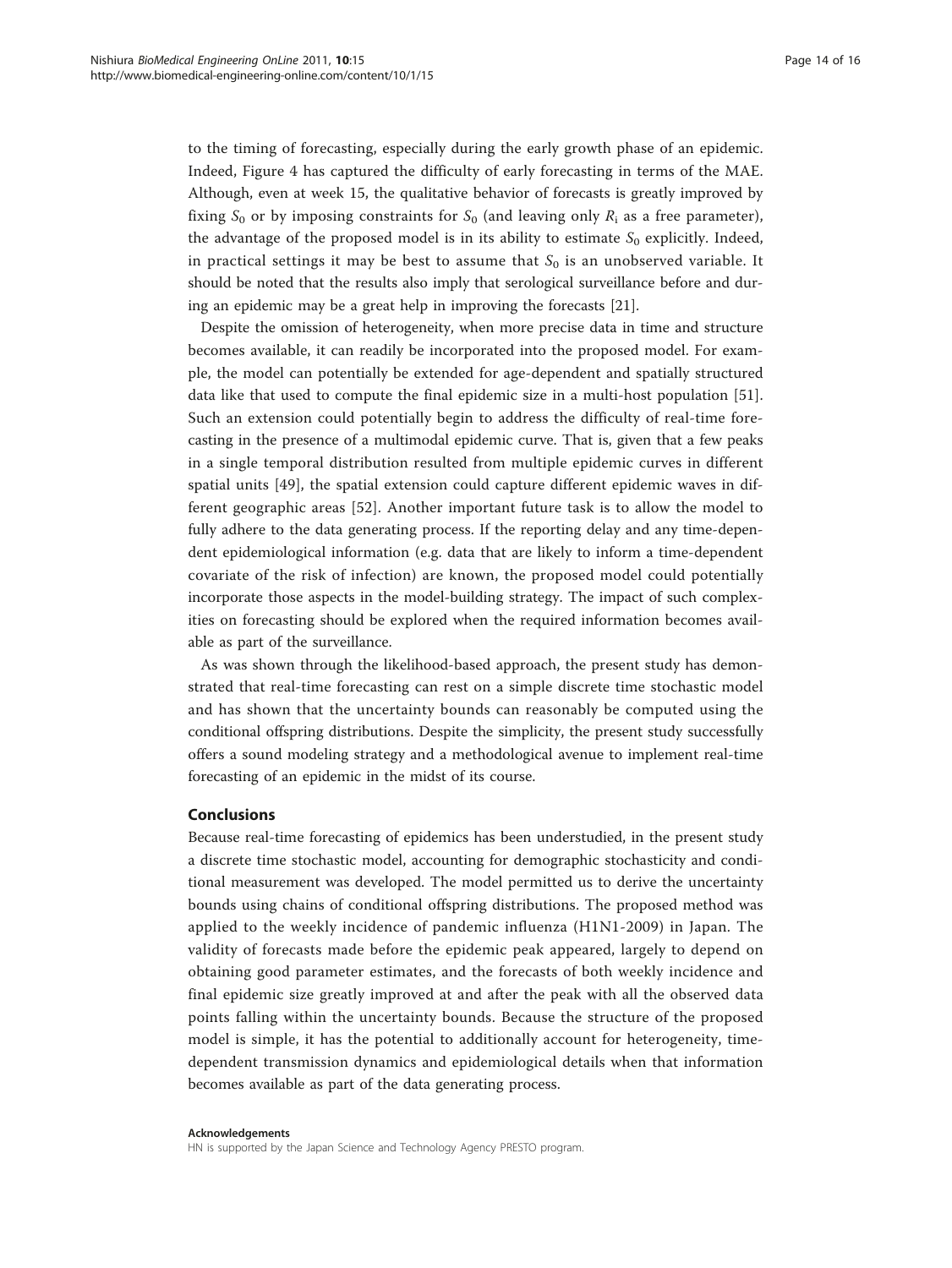#### <span id="page-14-0"></span>Author details

<sup>1</sup>PRESTO, Japan Science and Technology Agency, 4-1-8 Honcho, Kawaguchi, Saitama 332-0012, Japan. <sup>2</sup>Theoretical Epidemiology, University of Utrecht, Yalelaan 7, Utrecht, 3584 CL, The Netherlands. <sup>3</sup>School of Public Health, The University of Hong Kong, Pokfulam, Special Administrative Region, Hong Kong.

#### Authors' contributions

HN developed the methodological ideas, implemented the mathematical and statistical analyses, and drafted the manuscript. The author read and approved the final manuscript.

#### Competing interests

The author declares that they have no competing interests.

#### Received: 9 December 2010 Accepted: 16 February 2011 Published: 16 February 2011

#### References

- 1. Murray JD: Mathematical Biology: I. An Introduction (Interdisciplinary Applied Mathematics). 3 edition. New York: Springer; 2007.
- 2. Boutayab A, Chetouani A: A critical review of mathematical models and data used in diabetology. Biomed Eng Online 2006, 5:43.
- 3. Brauer F, Castillo-Chavez C: Mathematical Models in Population Biology and Epidemiology New York: Springer; 2001.
- Keeling MJ, Rohani P: Modelling Infectious Diseases in Humans & Animals Princeton: Princeton University Press; 2007.
- 5. Derouich M, Boutayab A, Twizell EH: A model of dengue fever. Biomed Eng Online 2003, 2:4.
- 6. Anderson RM, May RM: Infectious Diseases of Humans: Dynamics and Control New York: Oxford University Press; 1992.
- Anonymous: Mathematical modelling of the pandemic H1N1 2009. Wkly Epidemiol Rec 2009, 84:341-348.
- 8. Massad E, Burattini MN, Lopez LF, Coutinho FA: Forecasting versus projection models in epidemiology: the case of the SARS epidemics. Med Hypotheses 2005, 65:17-22.
- 9. Cox DR, Davison AC: Prediction for small subgroups. Philos Trans R Soc Lond B Biol Sci 1989, 325:185-187.
- 10. Solomon PJ, Wilson SR: Prediction of new cases of disease or infection for small subgroups. Biomet J 1993, 3:333-341.
- 11. Banks HT, Davidan M, Samuels JR, Sutton KL: An inverse problem statistical methodology summary. In Mathematical and Statistical Estimation Approaches in Epidemiology. Edited by: Chowell G, Hyman JM, Bettencourt LMA, Castillo-Chavez C. New York: Springer; 2009:249-302.
- 12. Chowell G, Fenimore PW, Castillo-Garsow MA, Castillo-Chavez C: SARS outbreaks in Ontario, Hong Kong and Singapore: the role of diagnosis and isolation as a control mechanism. *J Theor Biol* 2003, 224:1-8.
- 13. Keyfitz N: On future population. J Am Stat Assoc 1972, 67:347-363.
- 14. Ferguson NM, Cummings DA, Fraser C, Cajka JC, Cooley PC, Burke DS: Strategies for mitigating an influenza pandemic. Nature 2006, 442:448-452.
- 15. Longini IM Jr, Halloran ME, Nizam A, Yang Y: Containing pandemic influenza with antiviral agents. Am J Epidemiol 2004, 159:623-633.
- 16. Farrington CP, Andrews N: Outbreak Detection: Application to Infectious Disease Surveillance. In Monitoring the Health of Populations: Statistical Principles and Methods for Public Health Surveillance. Edited by: Brookmeyer R, Stroup DF. New York: Oxford University Press; 2003:203-231.
- 17. Cauchemez S, Boelle PY, Donnelly CA, Ferguson NM, Thomas G, Leung GM, Hedley AJ, Anderson RM, Valleron AJ: Realtime estimates in early detection of SARS. Emerg Infect Dis 2006, 12:110-113.
- 18. Hsieh YH, Cheng YS: Real-time forecast of multiphase outbreak. Emerg Infect Dis 2006, 12:122-127.
- 19. Hsieh YH: Pandemic influenza A (H1N1) during winter influenza season in the southern hemisphere. Influenza Other Respi Viruses 2010, 4:187-197.
- 20. Diekmann O, Heesterbeek JAP: Mathematical Epidemiology of Infectious Diseases: Model Building, Analysis and Interpretation (Wiley Series in Mathematical & Computational Biology) New York: Wiley; 2000.
- 21. Omori R, Nishiura H: Theoretical basis to measure the impact of short-lasting control of an infectious disease on the epidemic peak. Theor Biol Med Model 2011, 8:2.
- 22. Hall IM, Gani R, Hughes HE, Leach S: Real-time epidemic forecasting for pandemic influenza. Epidemiol Infect 2007, 135:372-385.
- 23. Ong JB, Chen MI, Cook AR, Lee HC, Lee VJ, Lin RT, Tambyah PA, Goh LG: Real-time epidemic monitoring and forecasting of H1N1-2009 using influenza-like illness from general practice and family doctor clinics in Singapore. PLoS One 2010, 5:e10036.
- 24. Nishiura H: Joint quantification of transmission dynamics and diagnostic accuracy applied to influenza. Math Biosci Eng 2011, 8:49-64.
- 25. Nishiura H, Castillo-Chavez C, Safan M, Chowell G: Transmission potential of the new influenza A(H1N1) virus and its age-specificity in Japan. Euro Surveill 2009, 14, pii=19227.
- 26. Nishiura H, Chowell G, Safan M, Castillo-Chavez C: Pros and cons of estimating the reproduction number from early epidemic growth rate of influenza A (H1N1) 2009. Theor Biol Med Model 2010, 7:1.
- 27. van den Broek J, Nishiura H: Using epidemic prevalence data to jointly estimate reproduction and removal. Ann Appl Stat 2009, 3:1505-1520.
- 28. Andersson H, Britton T: Stochastic Epidemic Models and Their Statistical Analysis New York: Springer; 2000.
- 29. Becker NG: Analysis of Infectious Disease Data London: Chapman & Hall; 1989.
- 30. Nishiura H, Kakehashi M, Inaba H: Two critical issues in quantitative modeling of communicable diseases: Inference of unobservables and dependent happening. In Mathematical and Statistical Estimation Approaches in Epidemiology. Edited by: Chowell G, Hyman JM, Bettencourt LMA, Castillo-Chavez C. New York: Springer; 2009:53-87.
- 31. Daley DJ, Gani J: Epidemic Modelling: An Introduction (Cambridge Studies in Mathematical Biology) Cambridge: Cambridge University Press; 2001.